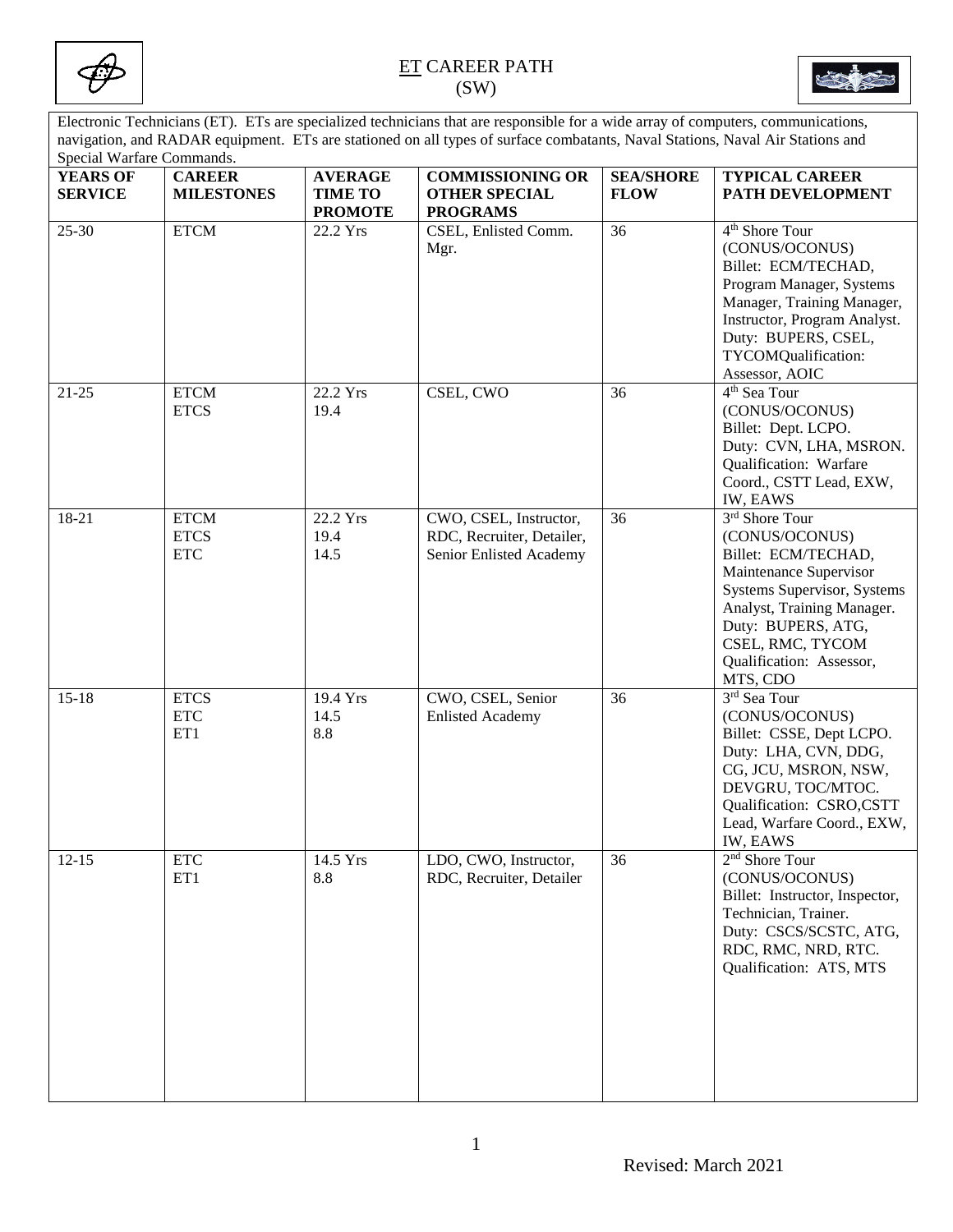

| <b>YEARS OF</b><br><b>SERVICE</b> | <b>CAREER</b><br><b>MILESTONES</b>   | <b>AVERAGE</b><br><b>TIME TO</b><br><b>PROMOTE</b> | <b>COMMISSIONING OR</b><br><b>OTHER SPECIAL</b><br><b>PROGRAMS</b> | <b>SEA/SHORE</b><br><b>FLOW</b> | <b>TYPICAL CAREER</b><br>PATH DEVELOPMENT                                                                                                                                                                                                  |
|-----------------------------------|--------------------------------------|----------------------------------------------------|--------------------------------------------------------------------|---------------------------------|--------------------------------------------------------------------------------------------------------------------------------------------------------------------------------------------------------------------------------------------|
| $8 - 12$                          | <b>ETC</b><br>ET1<br>ET <sub>2</sub> | 14.5 Yrs<br>8.8<br>3.7                             | LDO, CWO, OCS, MECP                                                | 48                              | 2 <sup>nd</sup> Sea Tour<br>(CONUS/OCONUS)<br>Billet: LPO, LCPO.<br>Duty: Ship, JCU, RMC,<br>MSRON, NSW, DEVGRU,<br>TOC/MTOC, JCSE, JSOC.<br>Qualification: CSOOW,<br>TSCE, CSTT, EAWS, EXW,<br>SDV/DDS Sup., SDV/DDS<br>Tech, OOD Inport. |
| $5 - 8$                           | ET <sub>2</sub><br>ET3               | 3.7 Yrs<br>1.4                                     | STA-21, OCS, MECP,<br>Instructor, RDC, Recruiter                   | 36                              | 1 <sup>st</sup> Shore Tour<br>(CONUS/OCONUS)<br>Billet: Instructor, RDC,<br>Recruiter, Technician.<br>Duty: Com Station, NECC,<br>CSCS/SCSTC, NRD, , RTC.<br>Qualification: MTS, ATS,<br><b>EXW</b>                                        |
| $2 - 5$                           | ET <sub>2</sub><br>ET3               | 3.7 Yrs<br>1.4                                     | Naval Academy, STA-21,<br>OCS                                      | 54                              | 1 <sup>st</sup> Sea Tour<br>(CONUS/OCONUS)<br>Billet: Technician, WCS.<br>Duty: Ship, Com Station,<br>NAS.<br>Qualification: Area<br>Supervisor, ATTT, VBSS,<br>ESWS, EAWSCSTT                                                             |
| $1+/-$                            | ETSN/ETSA                            | 9 Months                                           |                                                                    |                                 | Recruit Training, "A" and<br>"C" School                                                                                                                                                                                                    |

Notes:

1. "A" School and Security Clearance is required.

2. Deployable Sea and Land components located in the  $7<sup>th</sup>$  Fleet AOR,  $6<sup>th</sup>$  Fleet AOR and  $5<sup>th</sup>$  Fleet AOR are extremely arduous with deployable units being out of homeport well above CONUS average.

3. Instructor Duty and Recruiting billets can prevent a member from being in a leadership position. This fact is due to the sheer number of Chief Petty Officer and First Class billets at schoolhouses/Navy Talent Acquisition Groups.

4. ETs serving in non-traditional, but operational billets, to include Joint Billets may not have an opportunity to earn their EAWS or ESWS pin, but are expected to earn EXW, EIWS, or command applicable Warfare Pin.

5. Tours at NPC and BUPERS require special screening and are highly competitive in nature.

6. Personnel assigned to RTC, OTC and Naval Academy as a Recruit Division Commander, are carefully screened and selected for this high priority assignment. 7. ET's are often sought out for special assignments that require various screenings. These include but are not limited to: NECC, MSRON, DEVGRU, SPECWAR, TOC/MTOC, WHCA, JCU.

8. Tours serving as a Fleet Tech Assist / Trainer at RMCs require special screening and having a direct influence on Fleet readiness.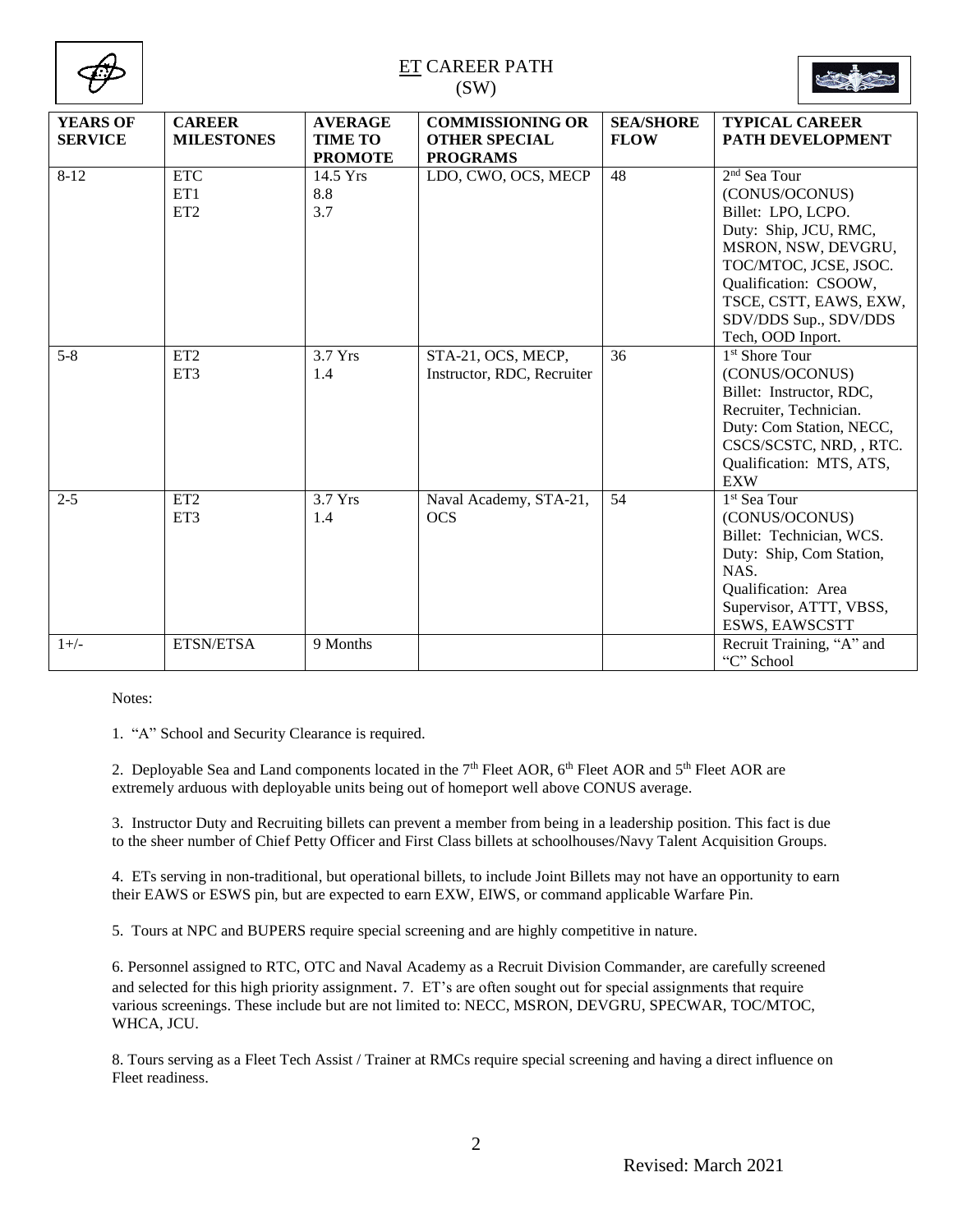



9. The Littoral Combat Ship (LCS) uses a Train to Qualify (T2Q) concept. These Sailors will be in a T2Q (ACC 106) status while they receive the unique training required to fill these hybrid billets. LCS' hybrid billets require significant training time, up to 18 months. Periodic and transfer evaluations while in T2Q will normally be "Not Observed" or will lack competitive rankings. T2Q time does not count against sea tour requirement. Sea shore flow may appear abnormal due to significant training time required. "Off-hull" time is used for unit level training, qualification, technical schools, and leave. Unplanned losses may cause a Sailor to transfer from one crew to another crew and should not be seen as negative.

- a. Shore duty
	- COMLCSRONONE and COMLCSRONTWO are the LCS ISIC's and are responsible to train and certify crews in most mission areas. ISIC training teams are similar to Afloat Training Group (ATG) in their scope of responsibility to train and certify.
	- LCS is not a closed-loop community. Transferring from sea to shore, or shore to sea is highly desirable because it recycles experience within the program.
	- The Littoral Training Facility (LTF) provides the unit level training that is traditionally conducted during basic and intermediate phase. LTF scores are equivalent to ATG level warfare area drills and inspections.
- b. Mission Packages
	- Per CNO direction, Surface Warfare (SUW), Antisubmarine Warfare (ASW), and Mine Warfare (MIW) Mission Packages permanently merged with "core" crews. This will reflect as a mid-tour UIC shift and is not derogatory.
	- Before the merger, Mission Packages were independent from the crew with their own OIC and SEL, similar to deployed helicopter detachments. Any qualification of crew watch stations (DSO, CSM, TSCE) was outside of their normal scope of duty.
	- VBSS is a primary warfare area for Surface Division ships.
- c. Watch equivalents and acronyms
	- CSM Combat Systems Manager (only on the Independence variant. LCS-2, LCS-4, LCS-6, LCS-8 etc.). CSM combines the duties of SUWC, EW Sup, RSC, and CSRO.
	- DSO Defensive Systems Operator (only on the Freedom variant, LCS-1, LCS-3, LCS-5, LCS-7 etc.). DSO combines the duties of SUWC, EW Sup, RSC, and CSRO.
	- GCO Gun Console Operator
	- JOOD Significant responsibility in LCS due to limited number of underway bridge watchstanders.
	- TSCE Total Shipboard Computing Environment. Interchangeable in the LCS community with CSOOW.

### **In addition to the above career path, an ET is advanced due to their proven leadership, qualifications and performance against competition, regardless of billet assigned.**

#### **Considerations for promotion from E6 to E7**

- 1. Sea Assignments (all)
	- Manning structure aboard a ship limits opportunity to serve in LPO positions
	- Qualified (I/P) OOD, CSOOW, Duty Dept. Head; (U/W) CSOOW; (LCS) TSCE
	- Advanced Qualifications (I/P) ATTWO; (U/W) CSC, CSRO; (LCS) LCS JOOD
	- Achieve all Warfare qualifications available at command
	- Training Team member (CSTT Technical) (ATTT and ITT)
	- Asst. Command Collateral for major program with documented impact
	- Active First Class Mess involvement with documented impact
	- Sailor 360 involvement, preferably leading a committee
	- NECC/ MSRON/TOC/MTOC-Qualified: MOCWO/TOCWO; Advanced Qualification: Tactical Craft Patrol Leader, , Tactical Craft Coxswain (All have weapons release authority)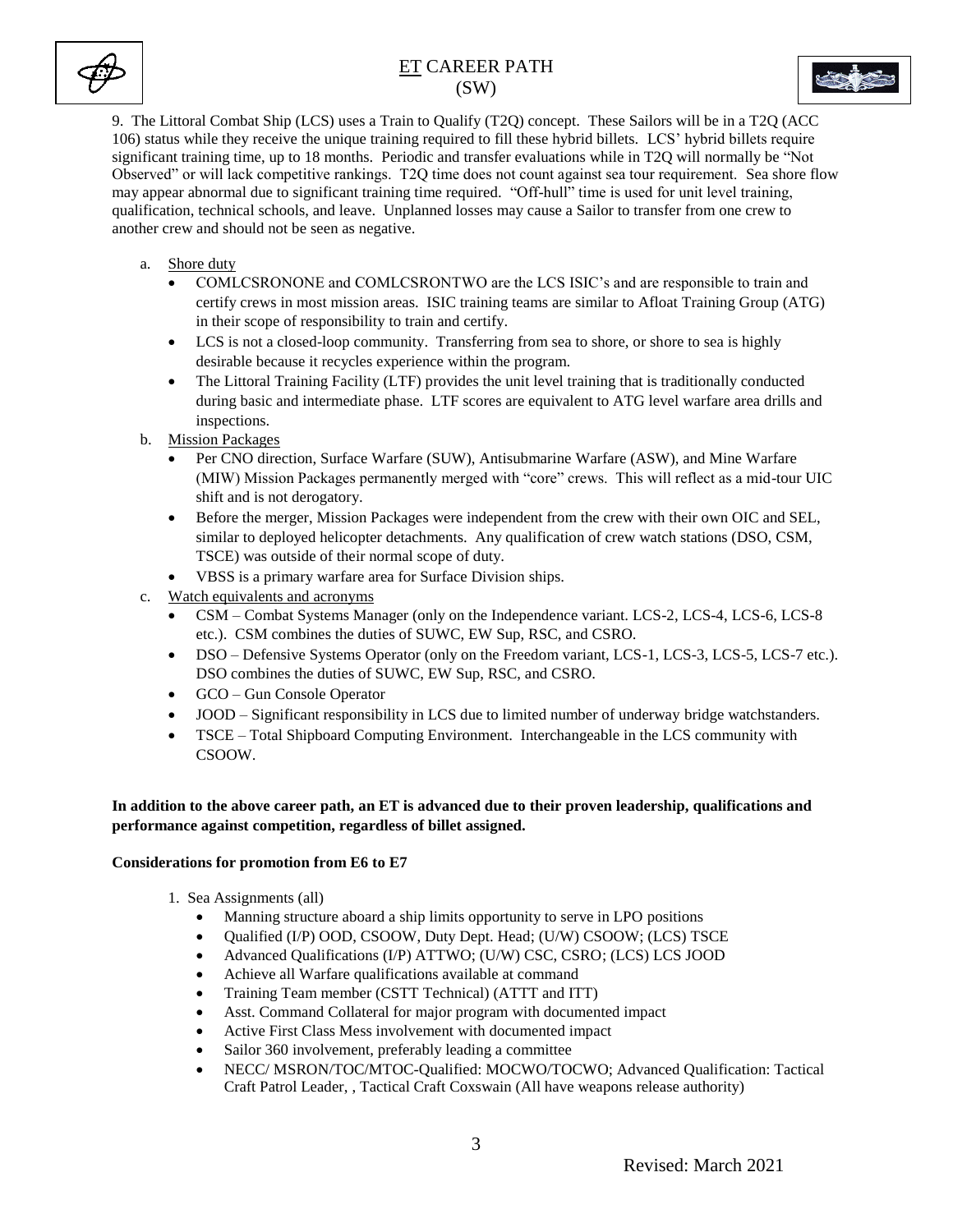



DEVGRU/JCU/SPECWAR-Qualified: EXW (during tour), NSW-CSS; Advanced Qualification: NSW-CS2. Shore Assignments (all)

- ET "A" or "C" School Instructor/Course Supervisor/SCSTC/CSCS Det. (MTS during tour); Advanced Qualification: Training Manager
- $\bullet$
- ATG (ATS during tour)(Advanced Qualification: MTS)
- RMC serving as a Fleet Technical Assistant / Trainer with documented repairs
- NCTAMS/NCTS/NIOC (CRTT member)
- NPC (Detailer)
- RDC (MTS during tour)
- LCSRON or DIVRON Training Team (ATS during tour)
- Littoral Training Facility (MTS during tour)
- Enlisted Recruiter (Advance Qualification: RINC)
- Asst. Command Collateral for major program with documented impact
- Active FCPOA involvement with documented impact
- Sailor 360 involvement, preferably leading a committee

#### **Considerations for promotion from E7 to E8**

- 1. Sea Assignments (all)
	- Successful Divisional LCPO/ CSSE tour at an operational command
	- Achieve all Warfare qualifications available at command (multiple warfare qualifications, duty station dependent)
	- Qualified (I/P) Section Leader; (U/W) CSC, CSRO; (LCS) TSCE
	- Advanced Qualifications (I/P) ATTWO; (U/W) CICWO, Warfare Coordinator; (LCS) LCS JOOD
	- Training Team Member/Lead (CSTT Technical and Tactical) (ATTT and ITT)
	- Command Collateral with documented impact
	- Active CPO Mess involvement with documented impact
	- Sailor 360 involvement and leading a committee
	- NECC/MSRON/TOC/MTOC-Qualified: MOCWO/TOCWO, Tactical Craft Patrol Leader, , Tactical Craft Coxswain;
	- DEVGRU/JCU/SPECWAR- Qualified: EXW (during tour), NSW-CSS
- 2. Shore Assignments (all)
	- Course Instructor/Supervisor/Training Manager at ET "A" or "C" School/SCSTC/CSCS Det. (MTS during tour)
	- $\bullet$
	- Waterfront Trainer and Assessor ATG (ATS during tour)(Advanced Qualification: MTS)
	- RMC serving as a Fleet Technical Assistant / Trainer with documented repairs
	- NCTAMS/NCTS/ IWTG/ NIOC with documented Fleet impact (CRTT Leader/Coordinator)
	- NPC (Detailer)
	- RDC (MTS during tour)
	- LCSRON or DIVRON Training Team/Lead (ATS during tour)
	- Littoral Training Facility (MTS during tour)
	- Command Collateral with documented impact
	- Active Mess/CPOA involvement with documented impact
	- Sailor 360 involvement and leading a committee.
	- Qualified Assessor, ACDO/CDO/SDO

#### **Consideration for promotion from E8 to E9**

1. Sea Assignments (all)